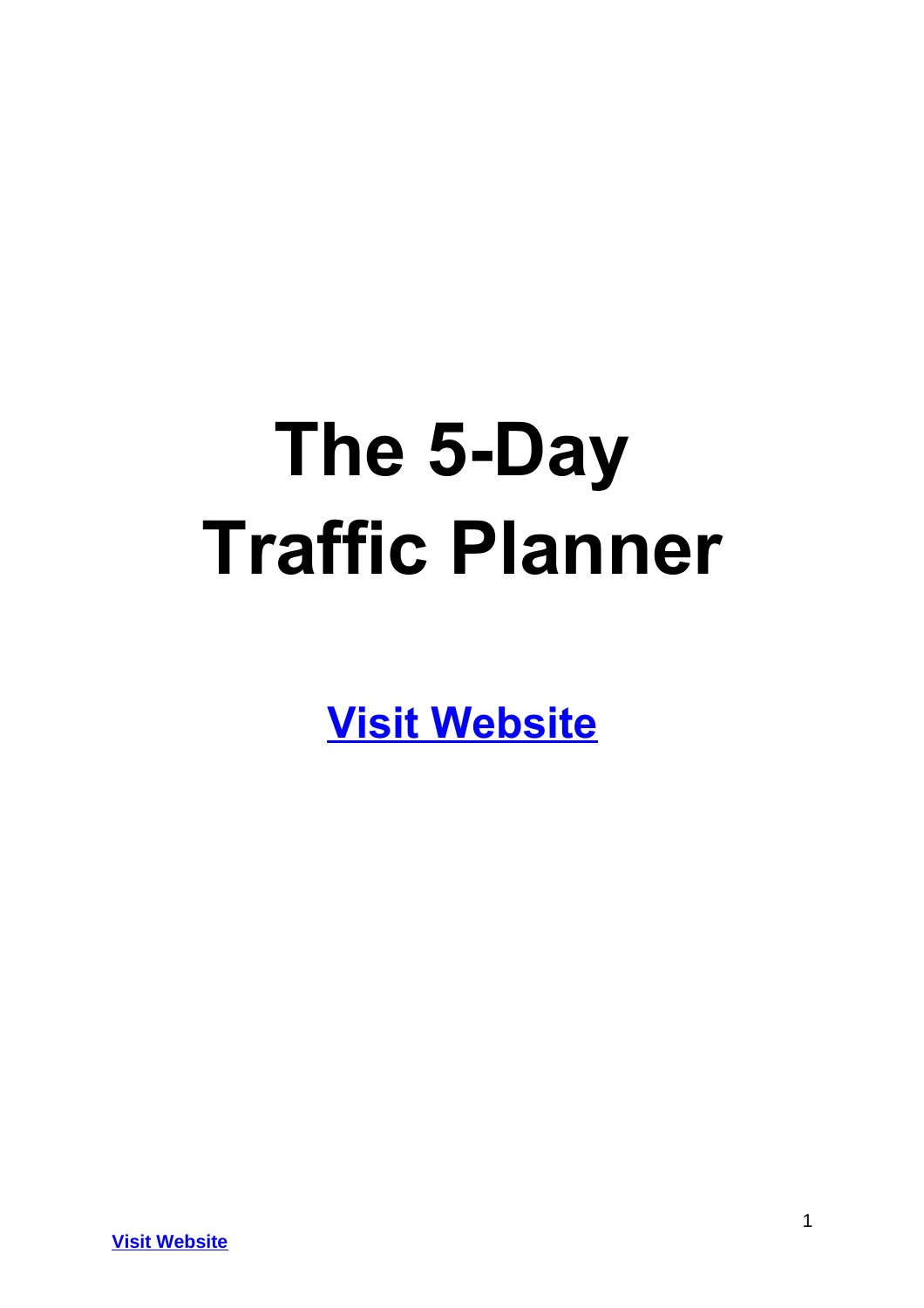Do you want to know the secret of getting a lot of traffic?

It's this: take **consistent action every week** to generate traffic.

Pretty simple, right?

Here's a sample checklist that will walk you through each of the five days of the workweek. For this checklist, we'll assume you've implemented six traffic methods, including:

# **Starting An Affiliate Program**

- Offer incentives to entice affiliates, such as high commissions on both front and backend sales.
- Create marketing materials for your affiliates to use, including rebrandable reports, videos, solo emails, blog posts, social media posts and graphics.
- Recruit affiliates personally. Ideally build relationships with them first and then send invitations for them to join your affiliate program.
- Send out regular emails to affiliates to motivate them. Run affiliate contests and offer promos to get them excited about promoting.
- Consider hiring an affiliate manager to recruit affiliates and run your program.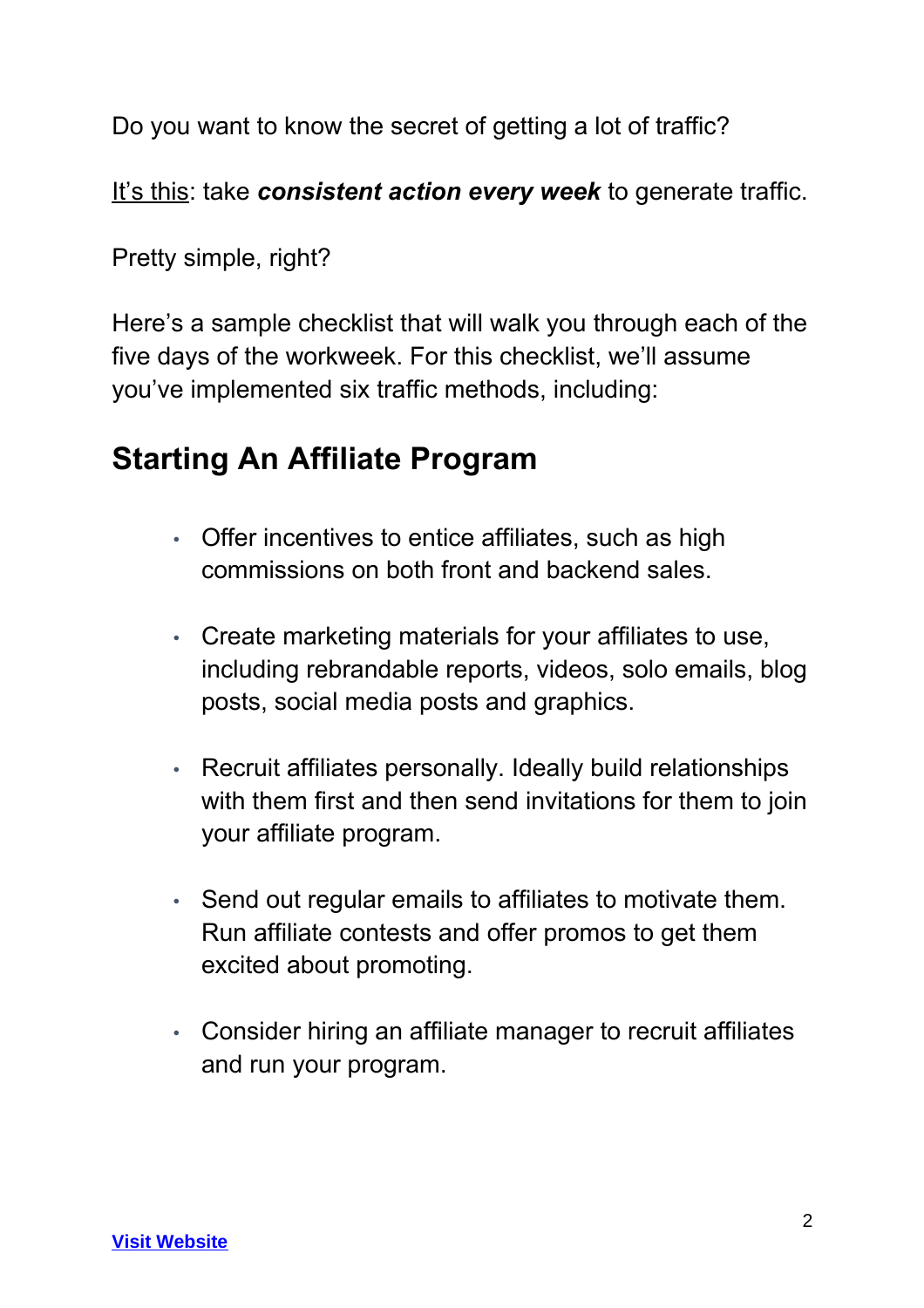# **Paid Advertising**

- Seek out both big platforms that allow you to focus in on your audience (such as Facebook advertising and Google AdWords), as well as sites specifically catering to your niche.
- If placing an ad with a niche site, find out how they generate their traffic in order to determine if it's highquality traffic.
- Start small to test ad venues and campaigns, and invest more money as you determine what works,

#### **Tweak Until You Get Good Results!**

Once you have a traffic source up and running, be sure to do some testing, tracking and tweaking to really optimize your results.

When one traffic source is up and running, then you can implement the next method. In other words, focus on one strategy, get it up and running, and then (and only then) should you add another traffic course.

# **Guest Blogging**

- Seek out high quality blogs in your niche that accept guest articles.
- Study the blog to see what type of content they prefer, and then create something similar.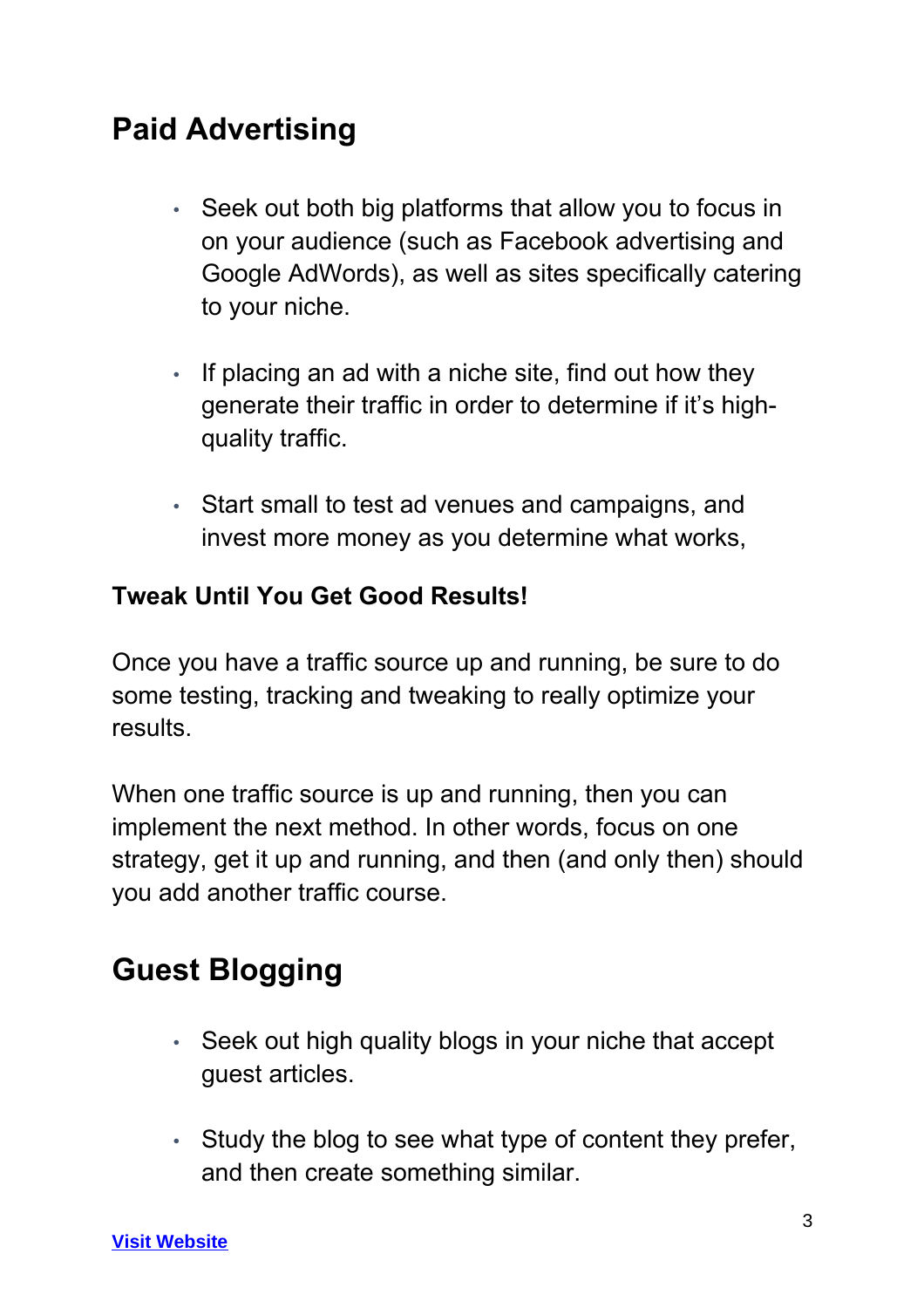• Use your author byline to send traffic back to your site. *(E.G., "Discover 10 more ways to boost your conversion rate by watching this free video! Click here to see it now…")*

## **Social Media Marketing**

- Determine which of the big social media platforms is a good fit for your audience and your goals.
- Integrate social media with your overall marketing strategies, such as by placing social media "share" buttons on your blog.
- Create viral content to share on social media.
- Post frequently (perhaps even daily) and interact with your visitors to build relationships.
- Redirect your social media visitors to join your mailing list.

## **Blogging On Your Own Site**

#### **Install Traffic-Generating Plugins**

There are a variety of both free and paid WordPress.org plugins that you can use to help you generate traffic. These include: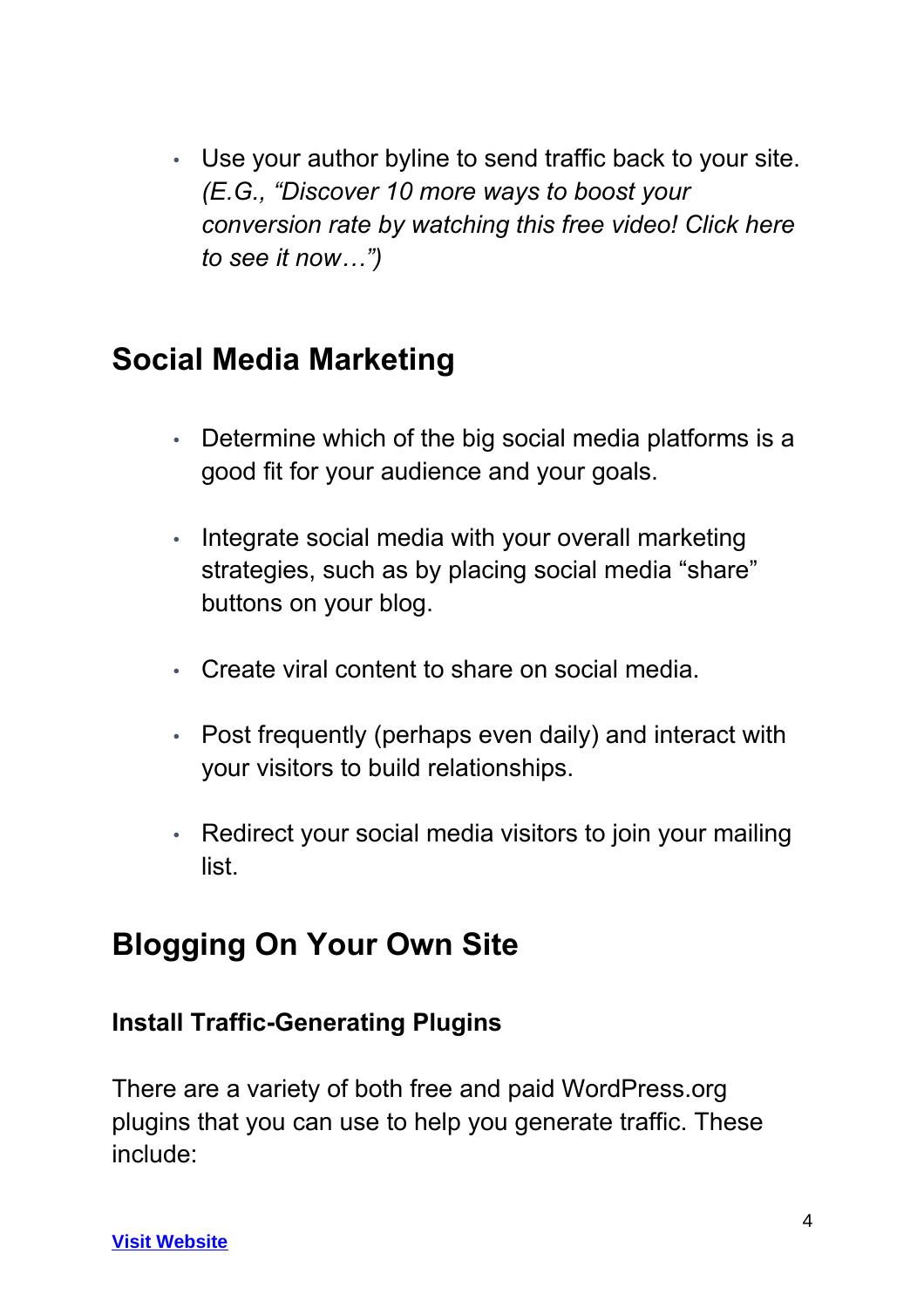- SEO plugins that help you optimize your content for the search engines. (TIP: Be sure to use keyword tools like MarketSamurai.com to determine what your market is searching for, then write content around these keywords.)
- Social media plugins, which encourage your visitors to share your blog content on their social media pages. You can also get social media plugins that automatically post your blog content to your social media platforms.

#### **Curate Popular Content**

While your blog should mainly center around your own content, from time to time you may curate and share popular content in your niche. For best results, add in your own commentary on this curated content. In other words, let your readers know how it's relevant to them and, where applicable, what steps they need to take.

#### **Tweak Your Headlines**

If you want to keep people hooked and reading, then you need to create attention-getting headlines for every single post you publish.

### **Maintaining A Newsletter List**

Your newsletter would include: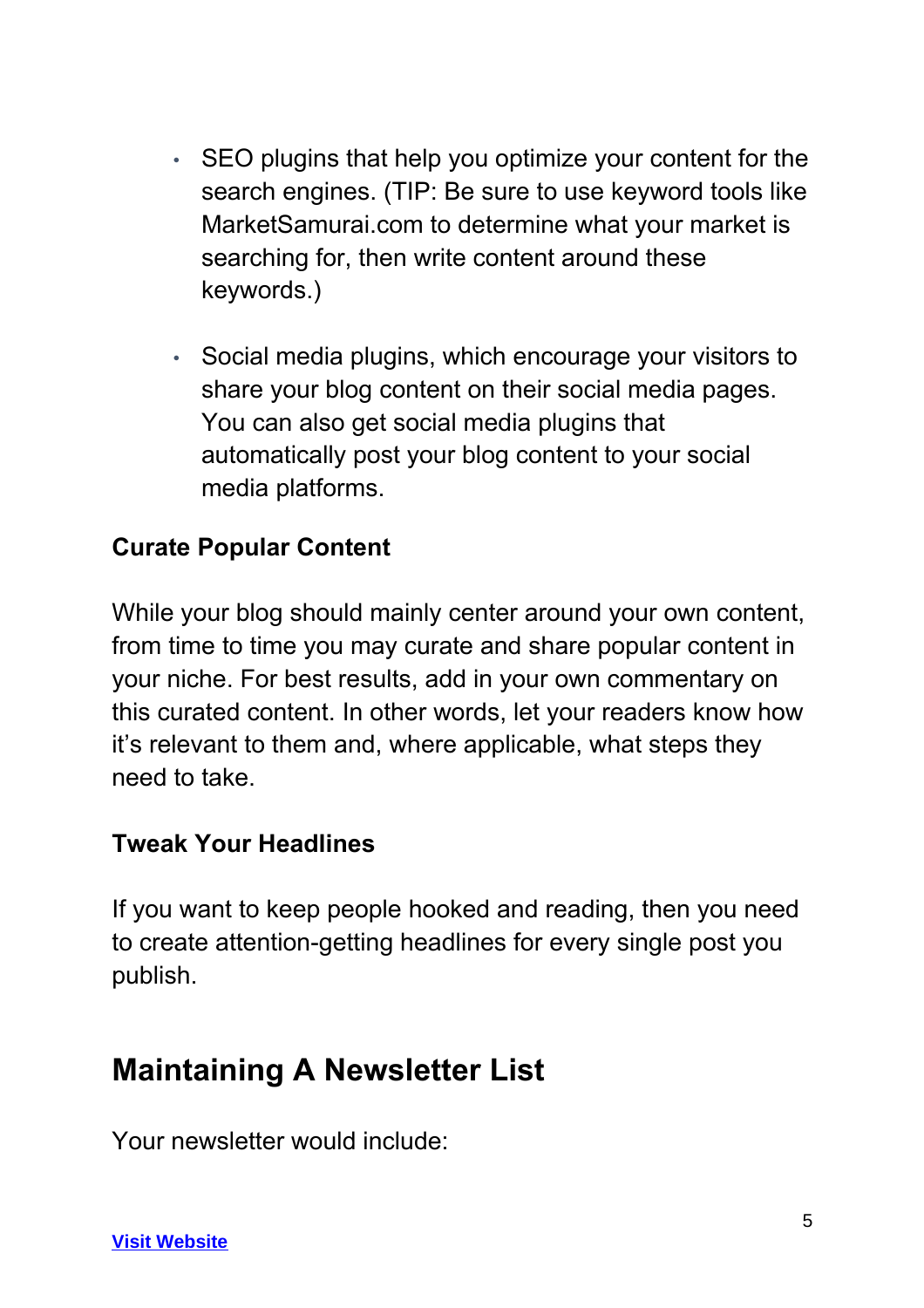- 1. A masthead.
- 2. An introduction.
- 3. A feature article.
- 4. A conclusion.
- 5. A "sign off."

Let's look at each of these pieces individually:

#### **1. Creating the Masthead**

The masthead of your newsletter is like the "banner" at the top of your newsletter that includes information such as:

- The name of the newsletter.
- Your name.
- Your web link and/or contact information.
- Your slogan.
- Your logo.

**Note:** If you were publishing this newsletter in "real time," you might include the date right under your masthead. Obviously, you exclude the date for your evergreen newsletter.

Some of the above pieces are optional.

Example: If you're publishing a text newsletter, then you obviously wouldn't include a logo.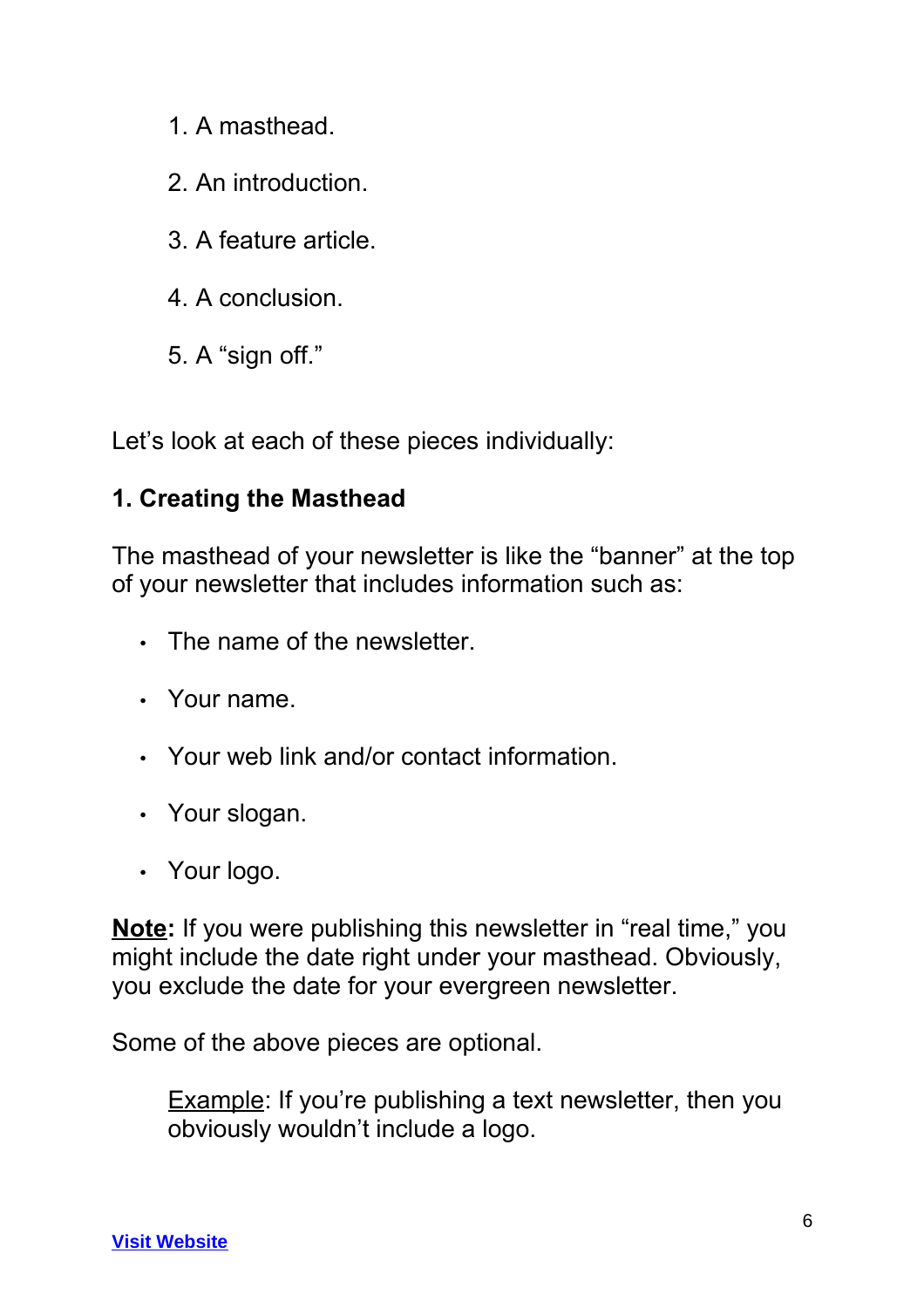At a minimum, however, your masthead should include the name of your newsletter and/or your name.

#### **2. Delivering the Introduction**

Your introduction should whet the reader's appetite for the issue so that your readers keep reading. Like this:

------------------------------

Dear [First Name],

Welcome to [name of newsletter].

You're in for a treat today. And that's because you're about to discover the secrets of [insert benefit here]… Plus you'll even find out how to [insert benefits here]…

But first… [insert optional promo here]…

------------------------------

Example:

Welcome to the Money-Making Newsletter for Marketers!

You're in for a treat today. And that's because you're about to discover the secrets of attracting the "big gun" marketers, super affiliates and top joint venture partners in your niche! Plus you'll even find out how to turn a simple joint venture into a six-figure business!

But first, answer this quick question: Would you like to discover a quick and easy way to double your traffic?

Of course! As a savvy marketer, you're always on the look out for tips, tricks and strategies that will drive more traffic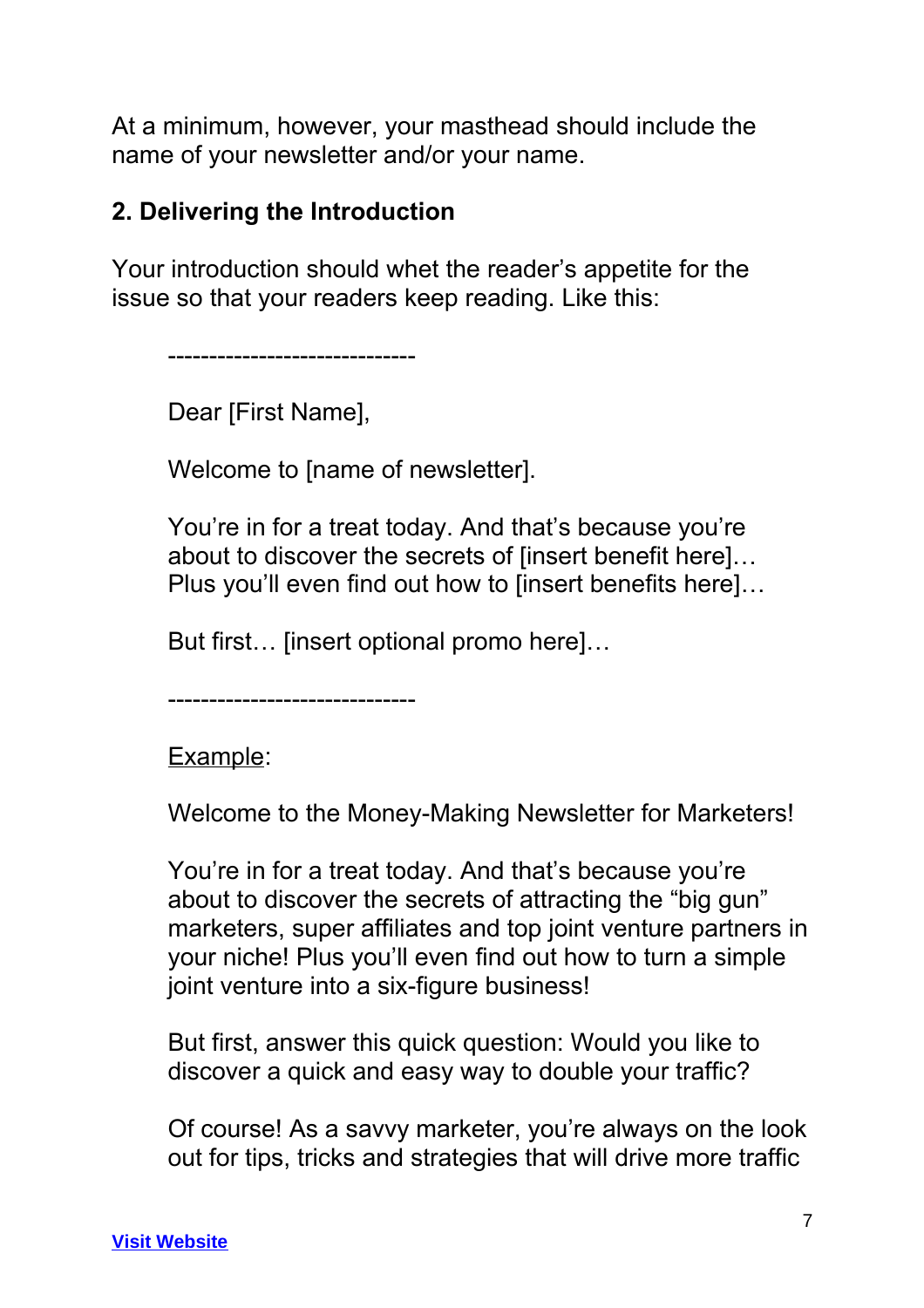to your site and put more money in your pocket. That's why you need to get your hands on [product name and link].

Check it out – your bank account will thank you!

And now on today's featured article…

#### **3. Writing the Feature Article**

Here's where you deliver on whatever you promised in the introduction. This might be a "how to" article with steps, a tips article, a resource list article, an interview with an expert in the field, an opinion article… or just about any other type of article that you think your readers will read, enjoy and benefit from.

Even if you decided to add a promotional advertisement in the introduction of your newsletter, you can (and should) still weave an offer into your featured article.

Here are a few ideas:

 $\triangleright$  You recommend a product that's required to complete a step in a "how to" article.

> Example: Your article might tell people to test and track their marketing results, at which point you recommend a multi-variate script to do the job.

 $\triangleright$  You provide useful but incomplete information, meaning the reader needs to purchase an information product in order to get the full details.

> Example: You tell people what to do ("test and track") but you don't explain how to do it. Instead, you recommend that your readers purchase your testing and tracking ebook.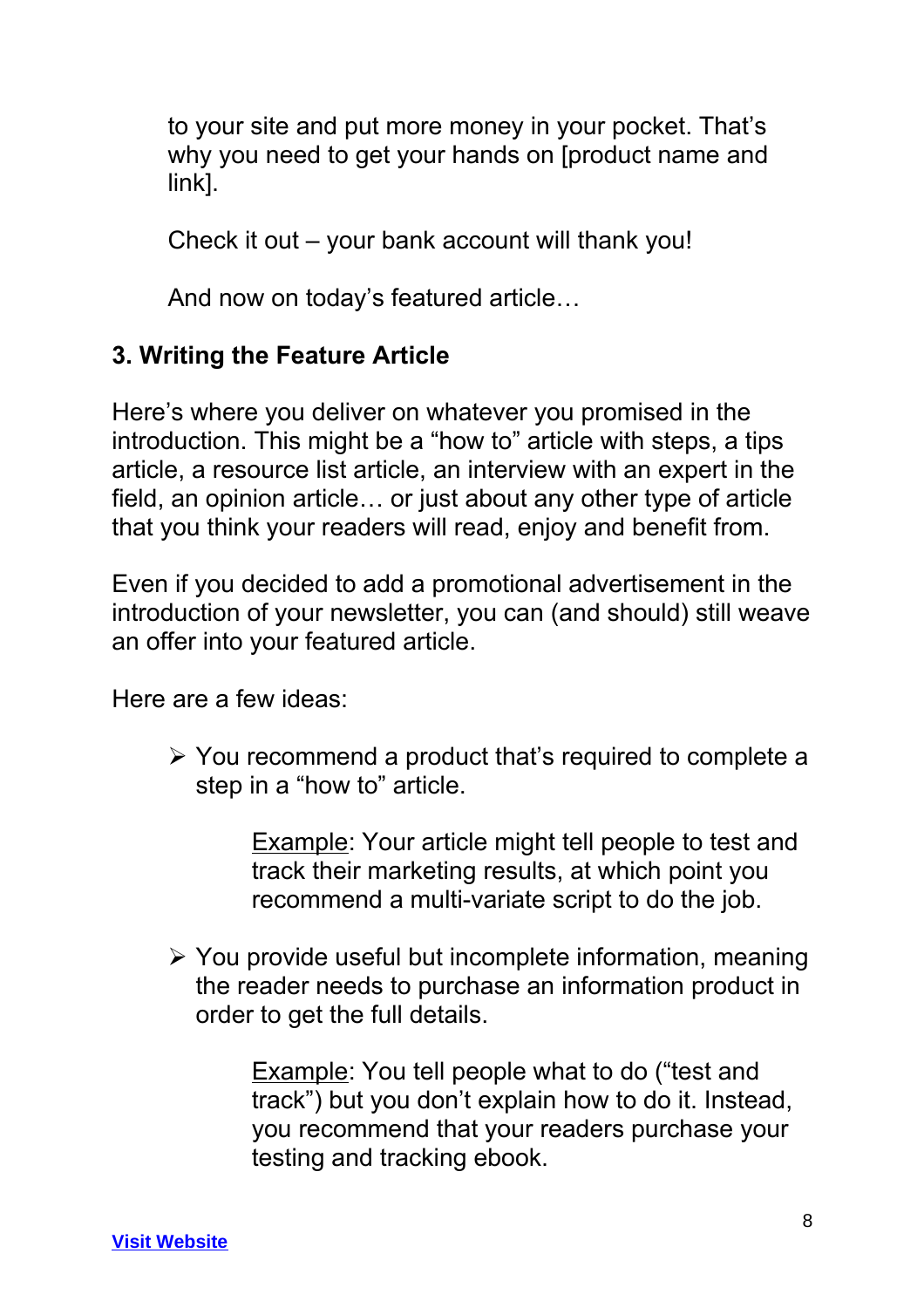$\triangleright$  Here's another way to do it: You provide instructions for part of a process, but readers need to buy a product in order to learn how to do the rest of the process.

> Example: Your article teaches people how to write a headline for a sales letter. But they need to buy your book to discover how to write the rest of the sales letter.

 You create a "resource list" article (with many or all of the resources being affiliate links).

#### **4. Adding a Conclusion**

Time to wrap up your newsletter.

Here you may recap the main points of the featured article. You may also remind people of any offers made previously in the newsletter. Finally, you'll want to build anticipation for the next newsletter.

#### **5. Signing Off**

As the name implies, this is where you "sign off." You may provide your name and contact information. In most cases you'll probably want to add a P.S. (more about that in a moment).

I'll also assume you have these methods up and running. For example, the affiliate program is already in place, you've already installed your blog, etc. So here's what you can do day by day every week…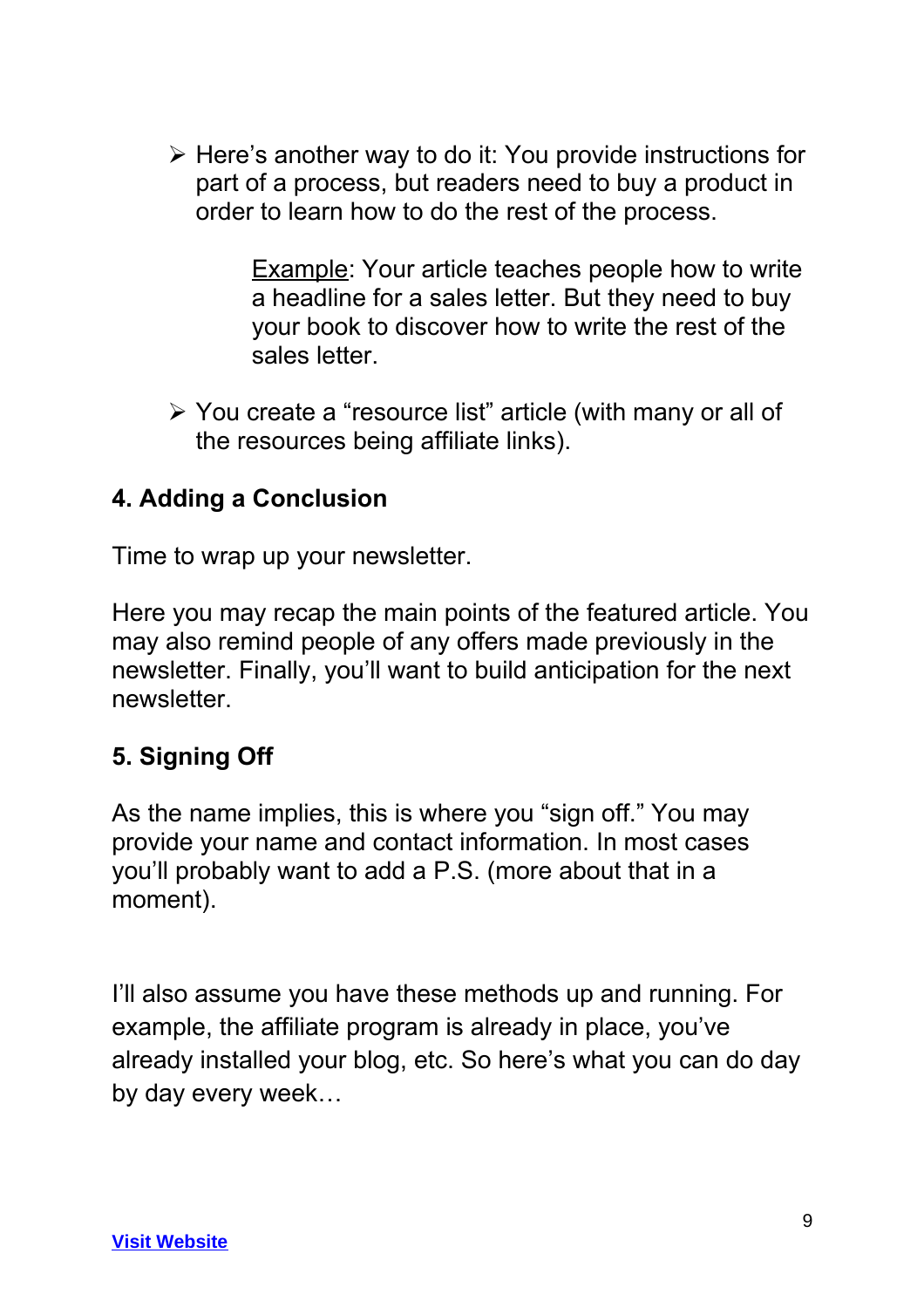#### **Monday**

- Create an article for your blog and post it.
- Create content for your social media platforms and post it.
- Send an email to your affiliates to motivate them, tell them about any new products you have, showcase a successful affiliate, etc.

*TIP: Regularly do two things for your affiliates: 1) Give them new content to use to promote your products and 2) Hold an affiliate contest to motivate them.*

• Do research to find new places to submit guest articles.

#### **Tuesday**

- Research the blogs you discovered yesterday, and create a short list of three or four of the best blogs with the most traffic and highest-quality content.
- Review past articles on the "*short list*" of blogs to determine what sort of articles they prefer to publish.
- Based on your research, create articles that you think will get accepted on these blogs.
- Submit your articles to these bloggers.

*TIP: Read the submission guidelines carefully. Big bloggers often delete submissions if they don't follow every guideline exactly.*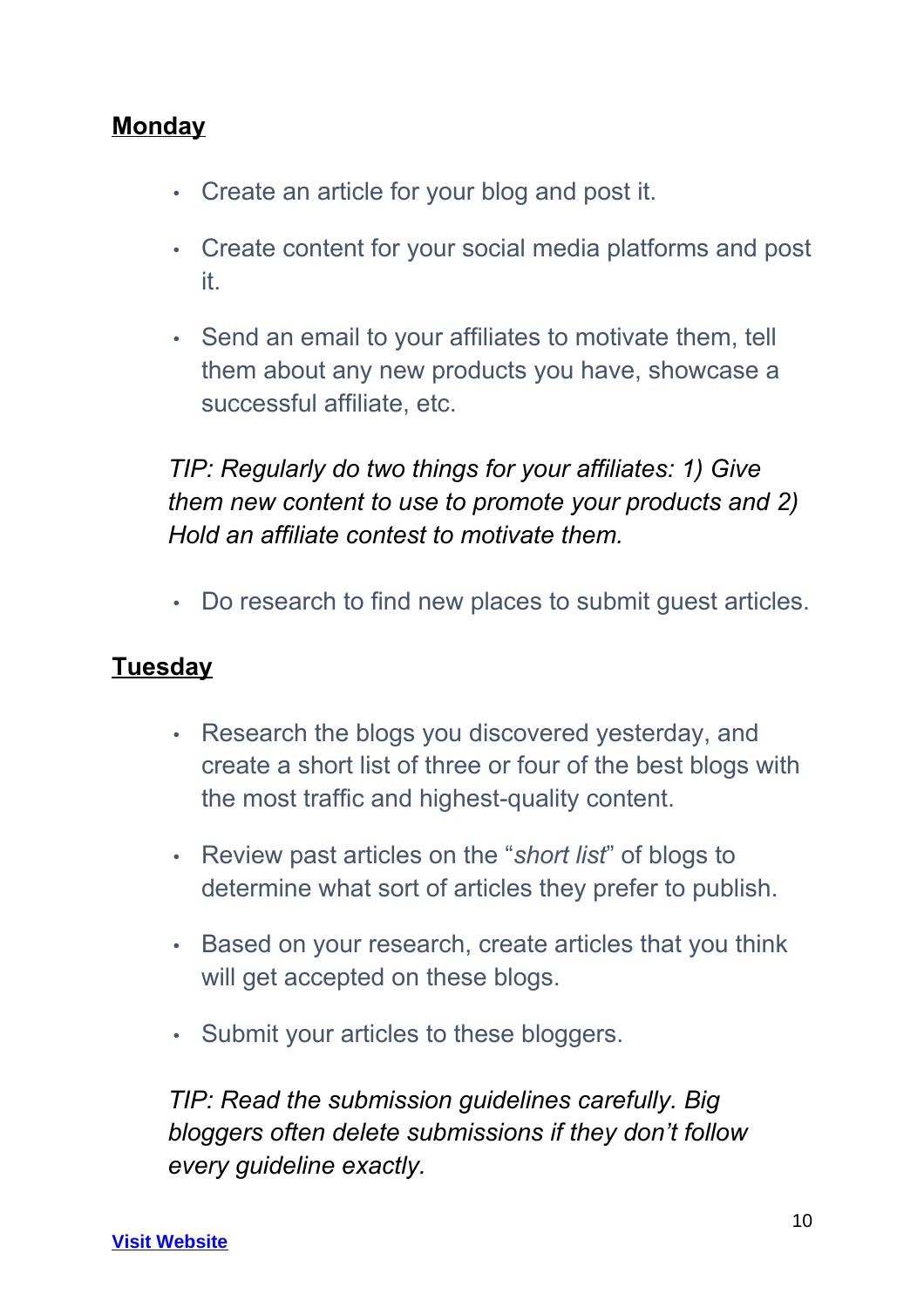#### **Wednesday**

- Create an article for your blog and post it.
- Seek out new places to submit paid ads (solo emails, email ads, blog ads, banner ads, pay per click ads, etc).
- Create and submit at least one new paid ad.
- Review your existing paid ad statistics to ensure you're getting optimal conversion rates. Track, test and tweak.
- Do research to find new potential affiliates in your niche.

*HINT: The top product creators, bloggers, authors and other marketers with platforms are all potential affiliates.*

- Develop a plan to start a relationship with these potential affiliates, and then start implementing your plan. For example:
- Engage them on social media.
- Join their affiliate programs and make money for them.
- Ask a mutual friend to introduce you.

*TIP: After you've started building relationships with your potential affiliates, then you can start sending invitations/proposals to join your affiliate program. Be sure*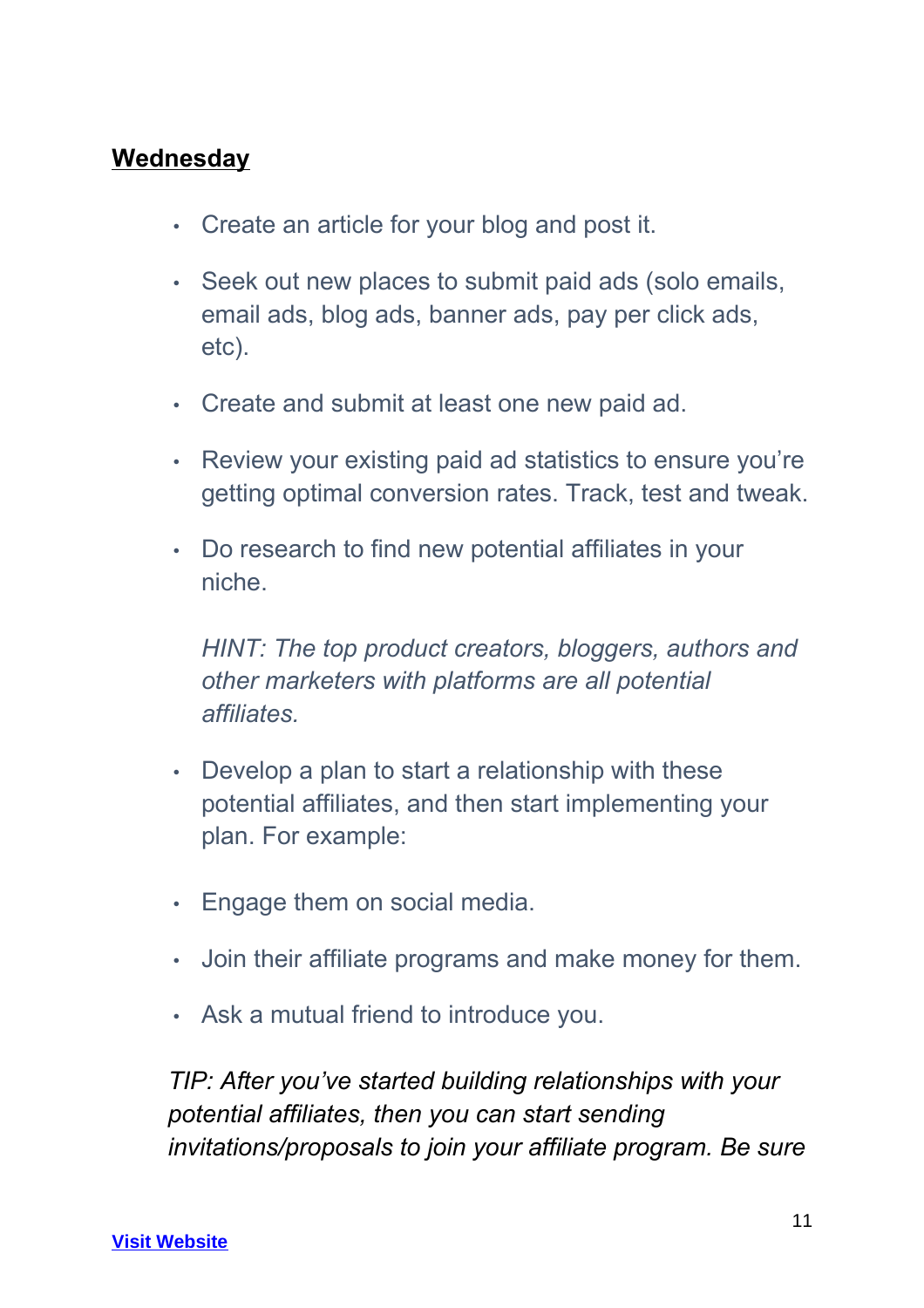*your requests focus on the benefits they'll receive when they join your team, such as special commission rates.*

*TIP: Set aside time every week to find affiliates, build relationships and recruit them. Alternatively, you can hire an affiliate manager to perform these tasks, in which case you'll set aside time every week to be briefed on the state of your affiliate program.*

#### **Thursday**

- Post to your blog. This doesn't have to be a long article. It could be a short video, an infographic, or a meme. Encourage your blog visitors to share the content on social media.
- Post your viral content (above) on social media as well.
- Check the statistics on the new ad you just placed. Adjust your campaigns if needed.

#### **Friday**

• Check the big news of the week in your niche to determine hot topics.

#### *TIP: Check news articles, popular blogs, and popular social media pages to see what people are buzzing about.*

• Send out an email to your newsletter list that's part content, part pitch. Work in the hot topics whenever possible.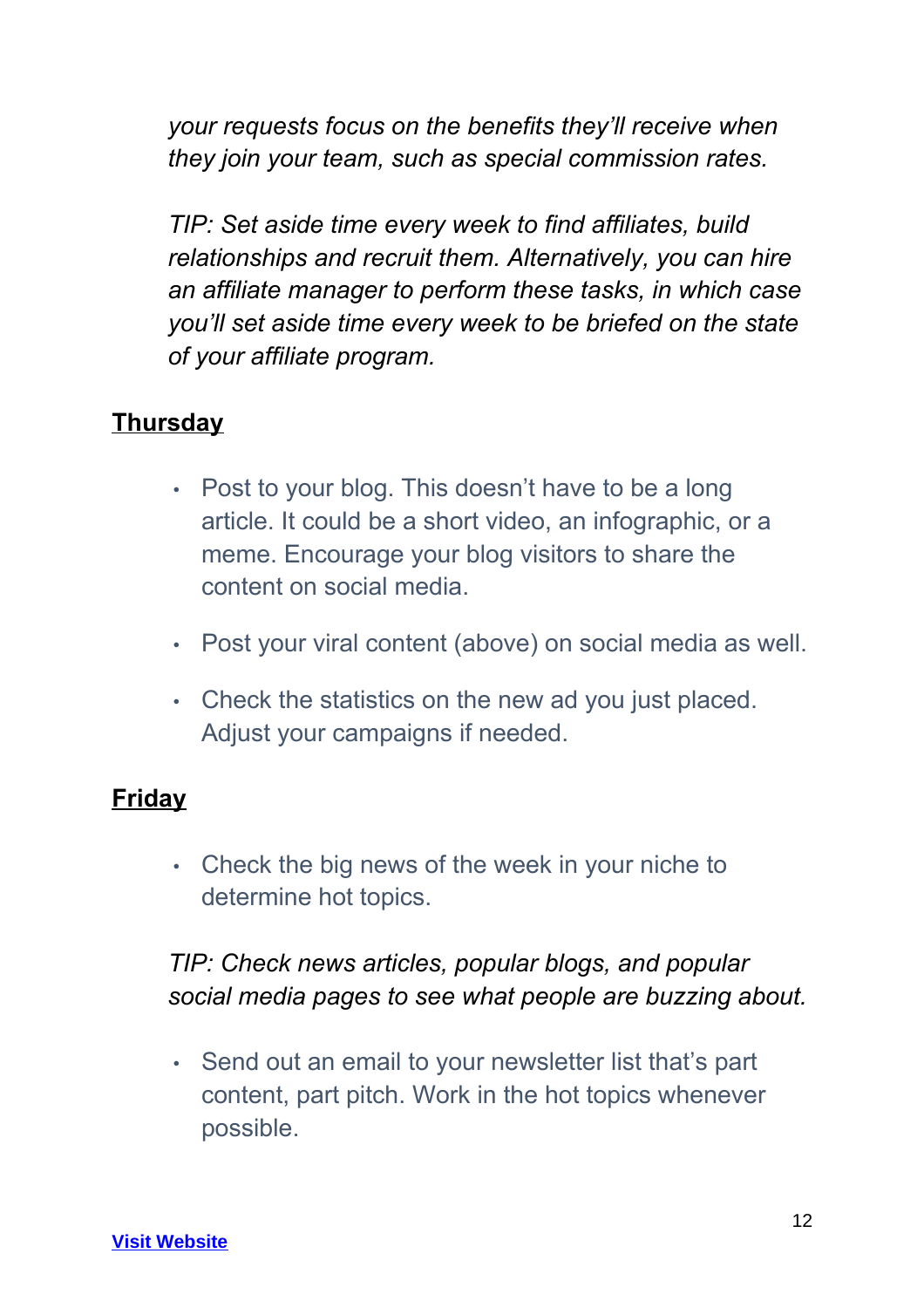- Publish a post to your social media pages that touch on the hot topic of the week.
- Do market research to determine what types of product or content are in demand in your niche. Create a lead magnet around this topic.

*TIP: If your lead magnet is longer, then you may work on it a little each day for a week or two. The point is to be sure to create new lead magnets at least once per month to attract new prospects to your site.*

• Check the statistics on your existing lead pages, and tweak as needed for optimal conversions.

#### **Conclusion**

As you can see, there is nothing complex about this checklist/planner.

The idea is to simply take small steps EVERY day to grow your traffic, and then to track your strategy to be sure you're getting optimal conversions. If you take consistent action every day, you'll be ahead of 90% of other marketers.

So put this checklist to work for you starting this week and every week thereafter – you may be surprised at the results!

Hint: Tweak this checklist to suit your needs. Or use it as a model to create your own original checklist. The "big idea" is to have simple, actionable steps to take every day of the week. Consistency!